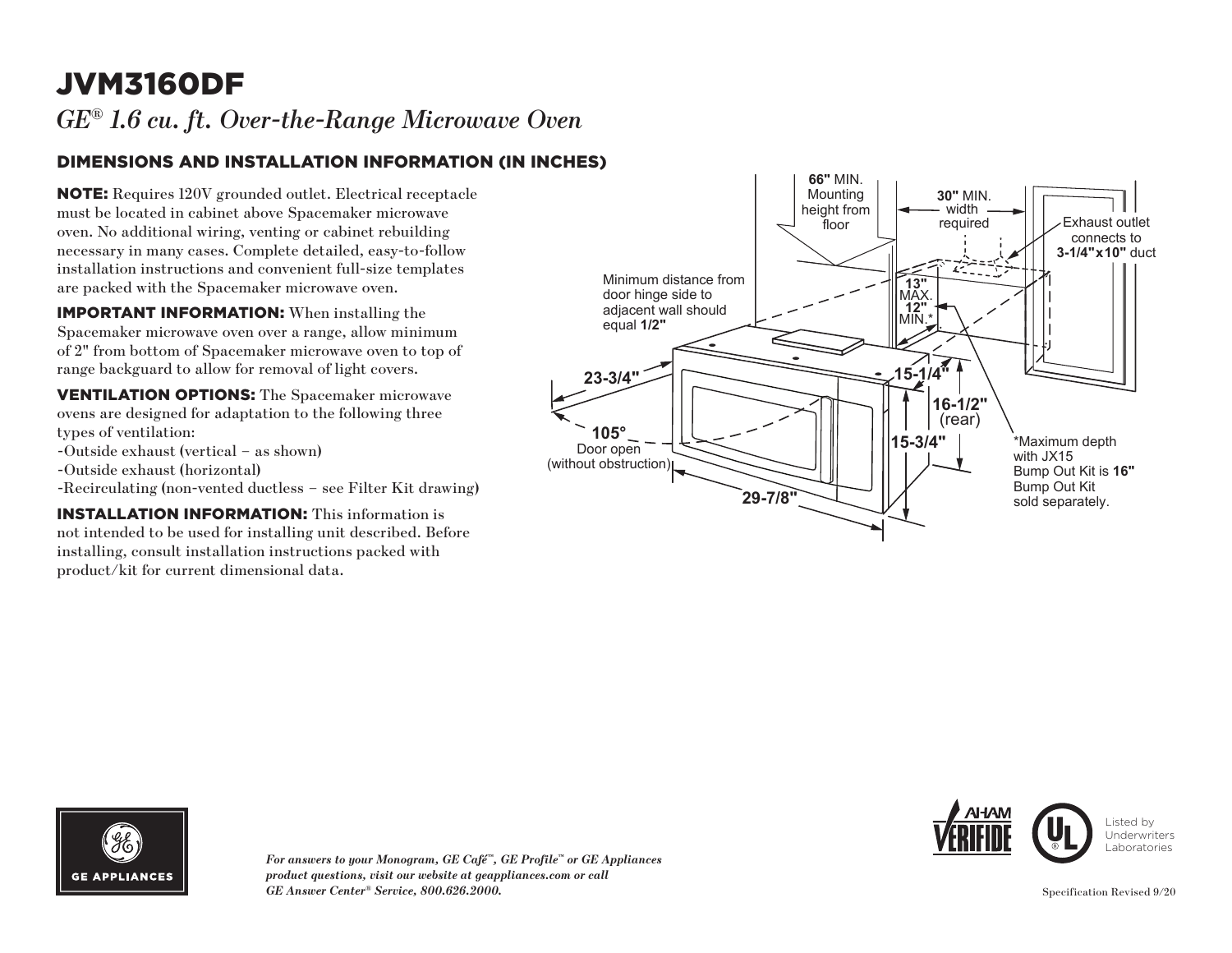# JVM3160DF

*GE® 1.6 cu. ft. Over-the-Range Microwave Oven*

### DIMENSIONS AND INSTALLATION INFORMATION (IN INCHES)

HOOD EXHAUST DUCT: Outside ventilation requires a HOOD EXHAUST DUCT. Read the following carefully.

EXHAUST CONNECTION: The hood exhaust has been designed to mate with a standard 3-1/4" x 10" rectangular duct. If a round duct is required, a rectangular-to-round transition adaptor must be used. Do not use less than a 6" diameter duct

REAR EXHAUST: If a rear or horizontal exhaust is to be used, care should be taken to align exhaust with space between studs, or wall should be prepared at the time it is constructed by leaving enough space between the wall studs to accommodate exhaust.

MAXIMUM DUCT LENGTH: For satisfactory air movement, the total duct length of 3-1/4" x 10" rectangular or 6" diameter round duct should not exceed 140 equivalent feet.

ELBOWS, TRANSITIONS, WALL AND ROOF CAPS, etc., present additional resistance to airflow and are equivalent to a section of straight duct which is longer than their actual physical size. When calculating the total duct length, add the equivalent length of all transitions and adaptors plus the lengths of all straight duct sections. The chart below shows the approximate feet of equivalent length of some typical ducts.

| <b>DUCT</b>                    | <b>EQUIVALENT FEET</b> |
|--------------------------------|------------------------|
| <b>A.</b> Rectangular-To-round |                        |
| <b>Transition Adaptor</b>      | $5$ ft.                |
| <b>B.</b> Wall Cap             | $40$ ft.               |
| $C. 90^\circ$ Elbow            | $10$ ft.               |
| $D.45^{\circ}$ Elbow           | $5$ ft.                |
| $E. 90^{\circ}$ Elbow          | $25$ ft.               |
| <b>F.</b> $45^{\circ}$ Elbow   | $5$ ft.                |
| $G.$ Roof Cap                  | $24$ ft.               |



*For answers to your Monogram, GE Café™ Series, GE Profile™ Series or GE Appliances product questions, visit our website at geappliances.com or call GE Answer Center® Service, 800.626.2000.*

#### OPTIONAL ACCESSORIES (AVAILABLE AT ADDITIONAL COST)